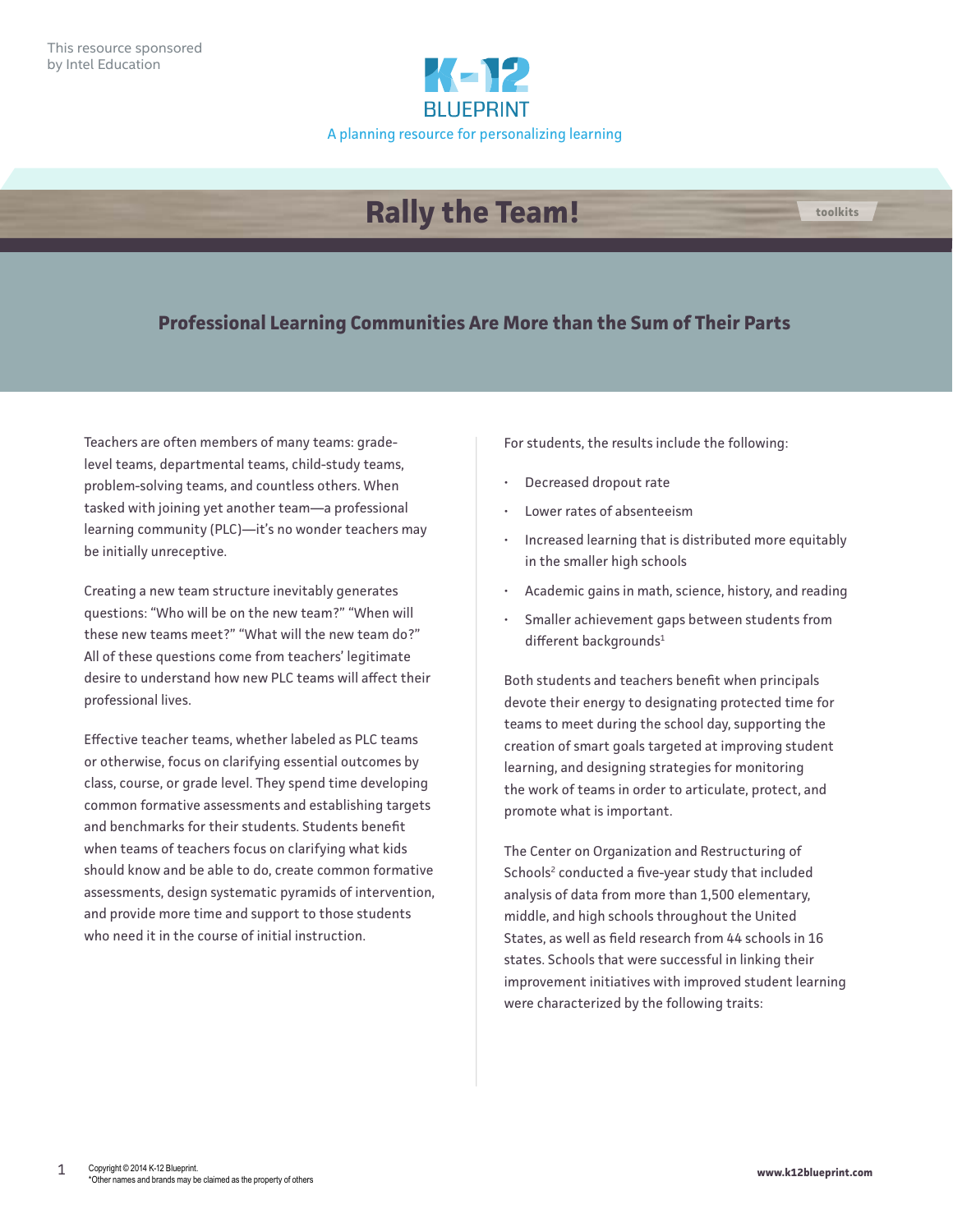- 1. A focus on an agreed-upon vision of what students should learn
- 2. Teaching that requires students to think, to develop in-depth understanding, and to apply academic learning to important, realistic problems
- 3. Schools that function as PLCs in which teachers:
	- Are guided by a clear shared purpose for student learning
	- Feel a sense of collective responsibility for student learning
	- Collaborate with one another to promote student learning
	- Enjoy increased autonomy at the school site

When teachers and administrators begin taking ownership for poor student achievement, they will gain ownership of solutions that are developed as a team. Instead of creating yet another team (e.g., a "PLC" team) and attempting to define what this new team is supposed to do, principals would do well to help existing teams focus on promoting activities that help all children learn, which can create conditions that maximize the effectiveness of the existing team(s).

### **Great Teams Start with Great Leaders**

Accountability for all students' success continues to rise. As principals and teachers attend conferences that spark their desire to transform their schools into PLCs and improve student learning, shared leadership becomes an urgent necessity. The school monarchy, in which sole responsibility for all important decisions is held by the principle, is an outdated and insufficient model today.

Leadership programs should model the reflective practice that they preach. Such programs must continue working to improve the development of principals' capacity, so they can in turn develop their teams. Leadership programs must strategically support principal development so that:

- In the principal's vision for the school, all students are succeeding, and he or she understands how to select and leverage continuous adult learning opportunities to translate this into reality;
- Principals see themselves as the learning leaders;
- Principals understand the difference between sharing leadership and delegation, and are able to do both when necessary;
- Principals have or develop the courage to hold fast when team decisions are unpopular with staff;
- Principals are willing to hold potentially uncomfortable discussions with teachers and hold them accountable for their actions at school.

Teachers on a typical leadership team initially represent a range of readiness levels to assume the role of leading their peers. Additionally, leading adults requires a different skill set than instructing students. Although an effective program provides both skill development and discussion opportunities to develop teacher leaders' confidence and readiness, the principal's leadership is pivotal. Highly effective principals maintain a balancing act of "stepping up" (being more directive) and "stepping back" (acting more in a guiding role). Over time, a principal who intentionally balances his or her leadership in this way creates a high-functioning team of teacher leaders who, in turn, become increasingly effective in leading their own teams of colleagues.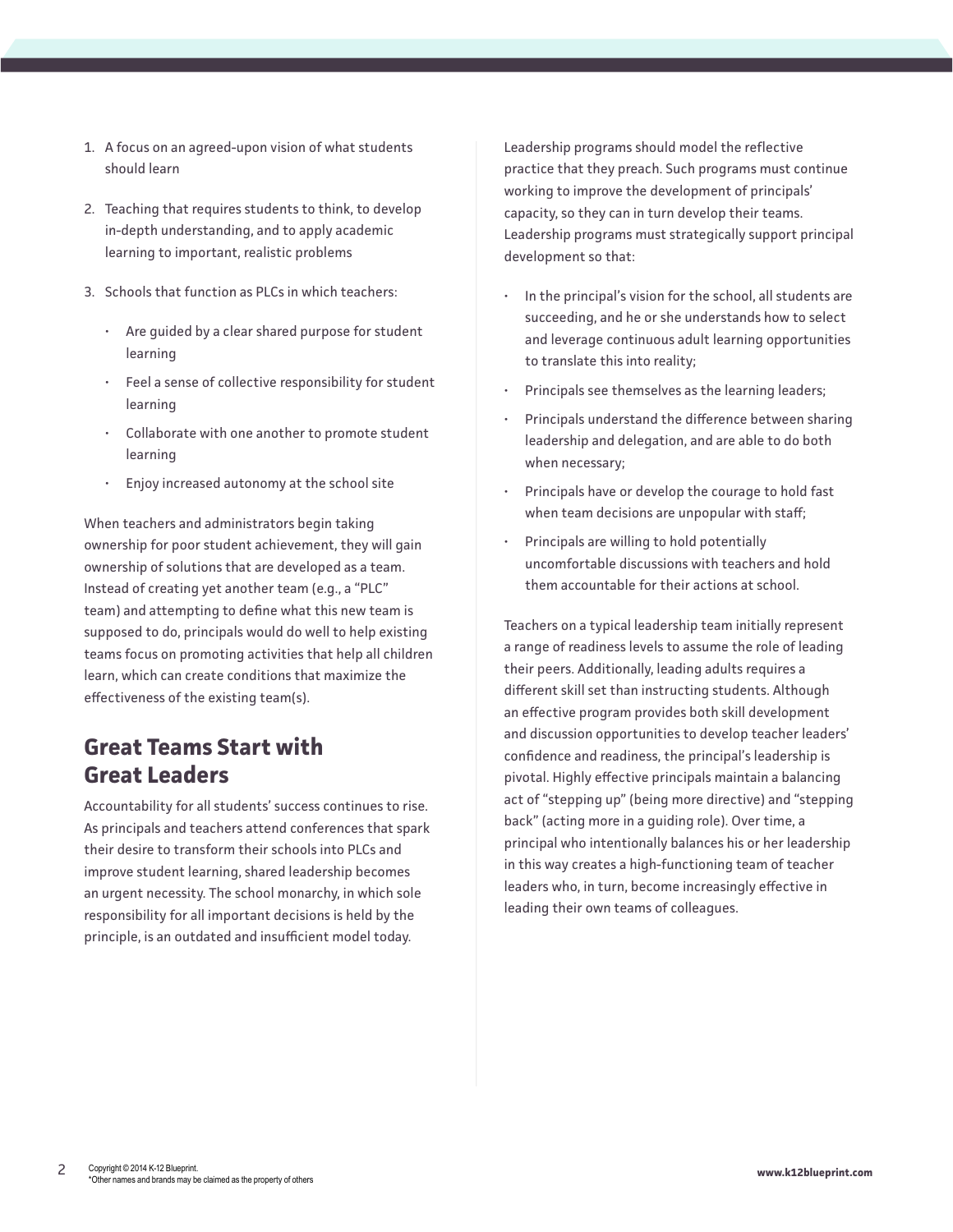# **Team Leadership in Action**

Mountain View Middle School principal Debbie Fay faced student achievement struggles and a toxic school culture. She immediately realized that developing teacher leadership was the only hope for improving the school.

When Debbie first began working with her leadership team, she spent much time listening, but her style was fairly directive. She accepted no excuses and simply did not allow the long-held practice of blaming students, parents, or feeder elementary schools. In every session, Debbie was the lead learner. She listened and learned along with the teachers, but her questions showed that she always remained a step ahead in order to guide their thinking.

Since the end of the school's participation in the program, Debbie's leadership style with her teachers has continued to evolve. As her teacher leaders gained confidence and skill—stepping up and taking initiative in all facets of curriculum, instruction, and assessment— Debbie began stepping back more often. Instead of always directing, she brought more ideas to the staff and leadership team and requested input and decision making as a group. The teacher and team creativity blossomed as a result.

The direct involvement of Debbie and her two assistant principals, Mark Hasson and Lori Holland, was instrumental in launching teacher collaboration. Each administrator was responsible for a group of teacher teams in a content area, and they sat in with the teams as they were beginning the collaborative process. The administrators modeled involvement and helped troubleshoot problems. Teacher leaders came to be the cheerleaders for the curricular and master schedule changes. Also, as teams became comfortable discussing and trying research-based instructional strategies, Debbie invited members of the leadership team to do classroom walk-throughs to see the strategies in action. Today, Mountain View Middle School's collaborative team meetings are visited and observed by teachers and administrators from all levels. The strategies that are discussed during collaborations can often be seen immediately in classrooms following the team meetings. Student achievement has improved dramatically, and achievement gaps are closing.

Like teachers, principals and other administrators need continued development. Lack of confidence or skill or poor situational awareness may cause principals to abdicate leadership, fail to follow through, prevent them from allowing teachers to share leadership in meaningful ways, or even reverse team decisions when a few reluctant staff members complain. A principal lacking courage will find ways to avoid addressing unprofessional behavior, and squelch his or her teacher leaders' belief in their principal's ability to lead difficult change.

## **All Together Now: Special Education Teams Have Much to Offer**

There is a long-standing belief that special education students cannot be successful in general education curriculum. Thus, special educators often develop their own specialized curriculum materials and assessments. If done poorly, separate and specialized curricula developed in isolation by individual teachers can actually lower expectations and have a negative impact on student learning.

Collaboration between educators of general curriculum and those of special education can allow special educators to determine when to preview and spiral the general curriculum, and promotes powerful collaboration around how to effectively teach learning targets.

The emerging literature on the role of special education in PLCs highlights two benefits that come from special education teachers' participation on collaborative teams: